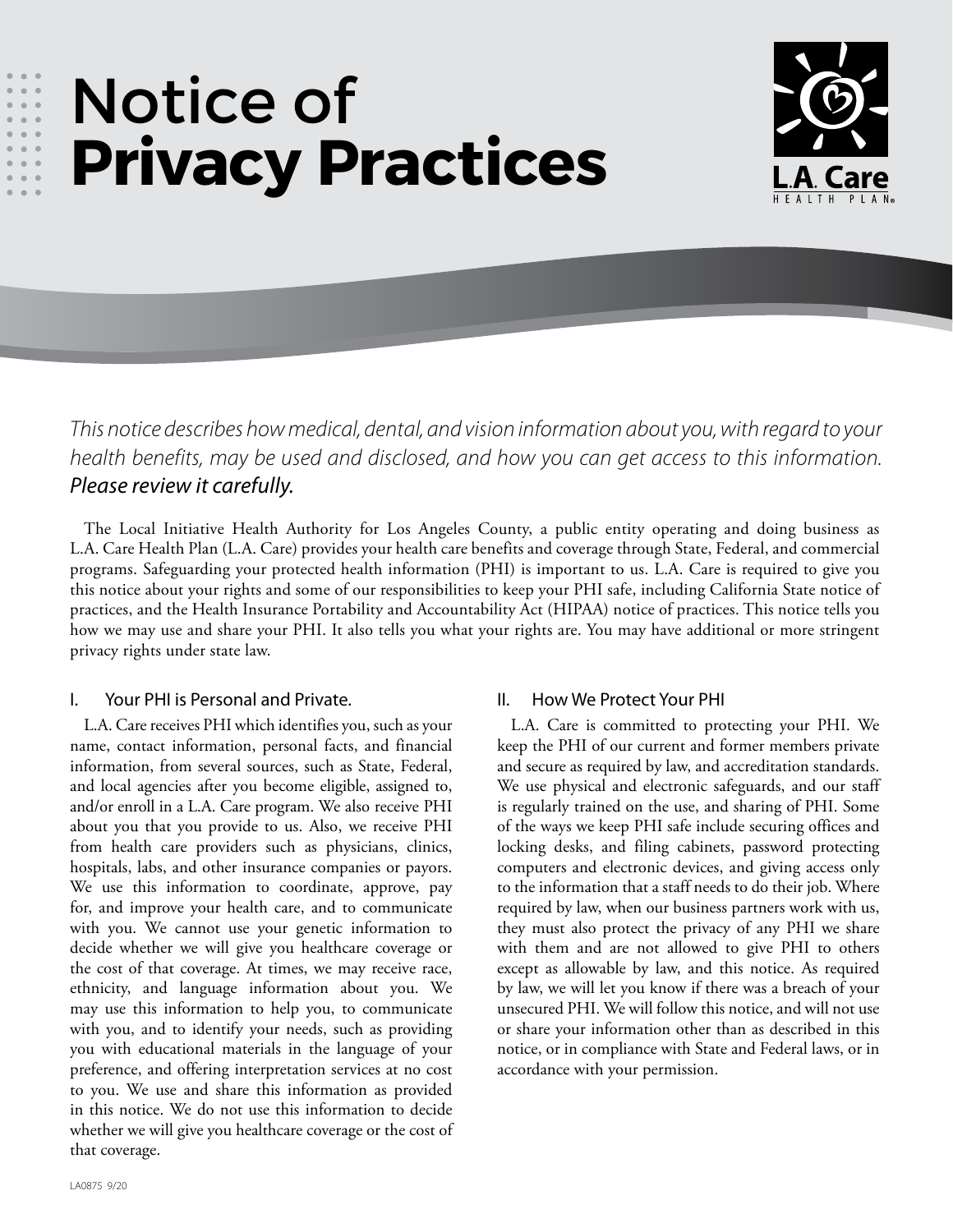## III. Changes to this Notice of Privacy Practices

L.A. Care must adhere to the notice we are now using. We have the right to change this notice of privacy practices at any time. Any changes will apply to all your PHI, including PHI we received before the changes were made. We will let you know when we make changes to this notice through a newsletter, letter, or our website. You can also ask us for a copy of the new notice, please see below on how to contact us.

#### IV. How We May Use and Share PHI About You

L.A. Care collects, uses or shares PHI as allowed by law for treatment, payment, and health care operations associated with the program in which you are enrolled. The PHI we use and share includes, but is not limited to:

- Name;
- Address;
- Care and treatment received;
- Health history; and
- The cost of/payment for care.

## *Ways In Which We Typically Use and Share PHI:*

We generally use and share PHI in the following ways:

- **Treatment:** *We do not provide treatment,* but we can use and share PHI with health care and other service providers such as doctors, hospitals, durable medical equipment suppliers, and others to offer you care, and treatment and other services, and information to help you.
- **Payment:** We can use and share PHI with healthcare providers, service providers and other insurers and payers to process requests for payments, and pay for health services provided to you.
- **Health Care Operations:** We can use and share PHI to run our organization and contact you when necessary, for example for audits, quality improvement, care management, coordinating care, and day-to-day functions. We may also use and share PHI with State, Federal, and County programs for participation, and program administration.

#### *Some Examples of Ways We Use PHI:*

- To give information to a doctor or hospital to confirm your benefits, copay, or deductible.
- To approve care in advance.
- To process and pay claims for health care services and treatment you received.
- To give PHI to your doctor or hospital so they can treat you.
- To review the quality of care and services you receive.
- To help you and provide you with educational and health improvement information and services, e.g. for conditions like diabetes.
- To inform you of additional services and programs that may be of interest to you and/or help you, e.g. a fitness class at a L.A. Care Community Resource Center.
- To remind you to get regular health assessments, screenings, or checkups.
- To develop quality improvement programs and initiatives, including creating, using, or sharing de-identified data as allowed by HIPAA.
- To use and share information, directly or indirectly, with health information exchanges, for treatment, payment, and health care operations.
- Investigating and prosecuting cases, such as for fraud, waste, or abuse.

# V. Other Ways In Which We Can Use And Share PHI

We are allowed or required to share your PHI in other ways, usually to contribute to the public good, such as public health and research. We can use or share your PHI for the following additional purposes:

- To comply with State, Federal, or local laws.
- To comply with a request of a law enforcement agency, such as the police, military, or national security agency, or a Federal, State, or local government agency or body, such as workers' compensation board, or a health oversight agency for activities authorized by law, and court or administrative order.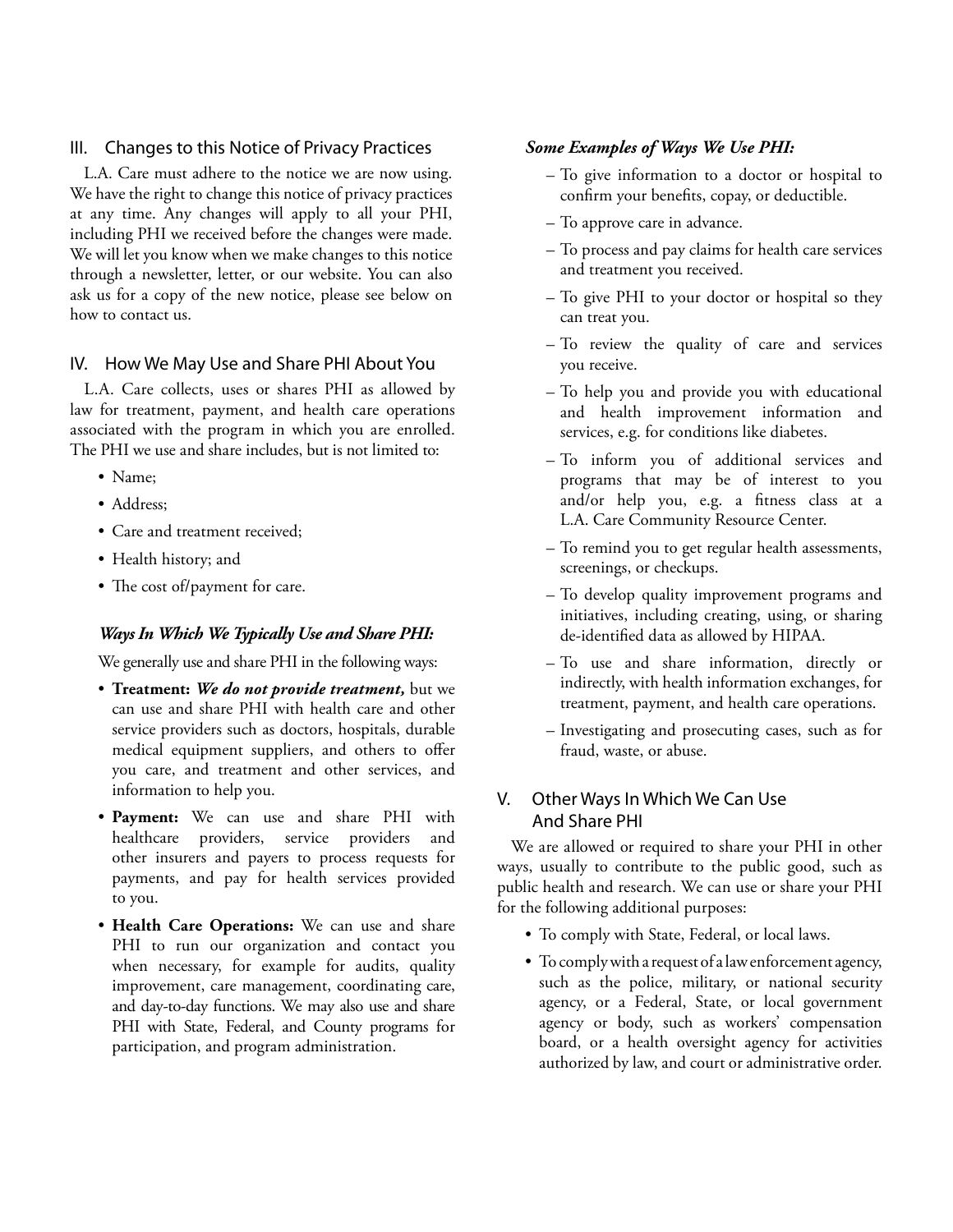- To respond to the Department of Health and Human Services if it wants to see that we're complying with federal privacy law.
- To help with product recalls.
- To report adverse reactions to medications.
- To report suspected abuse, neglect, or domestic violence, as required or allowed under law.
- For health care research.
- To respond to organ and tissue donation requests, and work with a medical examiner or funeral director.
- In relation to complaints, investigations, lawsuits and legal actions.
- To prevent or reduce a serious threat to anyone's health or safety.

## VI. Communicating With You

We may use PHI to communicate with you or your designee about benefits, services, selecting your health care provider and billing and payments. L.A. Care will comply with applicable laws in its communications with you, including the Telephone Consumer Protection ACT (TCPA). We may communicate with you though letters, newsletters, pamphlets, and as follows:

- *Phone Calls.* If you have provided us with your phone number (including if a guardian or designee has provided their phone number), including your cell phone number, then we, including our affiliates and subcontractors, on our behalf, may call or you, including by using an automatic telephone dialing system/or an artificial voice in accordance with applicable laws. Your mobile cell phone carrier may charge you for receiving calls, please contact your cell phone carrier for this information. If you don't want to be contacted in this way, then please let the caller know, or contact us to be placed on our Do Not Call List.
- *Texting You.* If you have provided us with your cell phone number (including if a guardian or designee has provided their phone number), then for certain purposes, such as reminders, treatment options, services, and premium payment reminders or confirmations, we, including our affiliates and subcontractors, on our behalf, may text you in accordance with applicable laws. Your mobile cell phone carrier may charge you for receiving texts, please contact your cell phone carrier for

this information. If at any time you don't want to receive text messages, please follow the unsubscribe information on the message, or please reply with "STOP" to stop receiving such messages.

• *Emails.* If you have given us your email address (including if a guardian or designee has provided their email address), then for some limited purposes, e.g. sending you enrollment, member, provider, and educational materials, or reminders or confirmation of payments, if you agree to receiving these electronically, then we may email you. There may be a charge by your internet or email or mobile cell phone provider to receive emails, please contact your internet or email or mobile cell phone provider for this information. You acknowledge and agree that if you use an unencrypted email address and/ or computer, or access your emails through a mobile device, or share an email, or computer, or mobile cell phone, then there is a risk that your PHI could be read by a third party and you accept the risks of such and waive any protections you may have under any laws. If at any time you don't want to receive email messages, please follow the "Unsubscribe" instructions at the bottom of the message to stop receiving email communications.

## VII. Written Permission

If we want to use or share your PHI for any purpose not provided in this notice, then we will get your written permission. For example, using or sharing PHI for marketing or sale needs your written permission. If we use or share psychotherapy notes, we may also need your permission. If you give us your permission, you can cancel it at any time in writing, and we will not use or share your PHI for that purpose after the date we process your request. But, if we have already used or shared your PHI with your permission, then we may not be able to undo any action that happened before you cancelled your permission.

## VIII. Your Rights

You have certain rights to your PHI, and how it can be used or shared. You have the right to:

• **Get a copy of health and claims records.** You can ask to see, or get a copy of your PHI. We will provide a copy or a summary of your health and claims records. There may be some information and records we may not disclose as allowable by law, or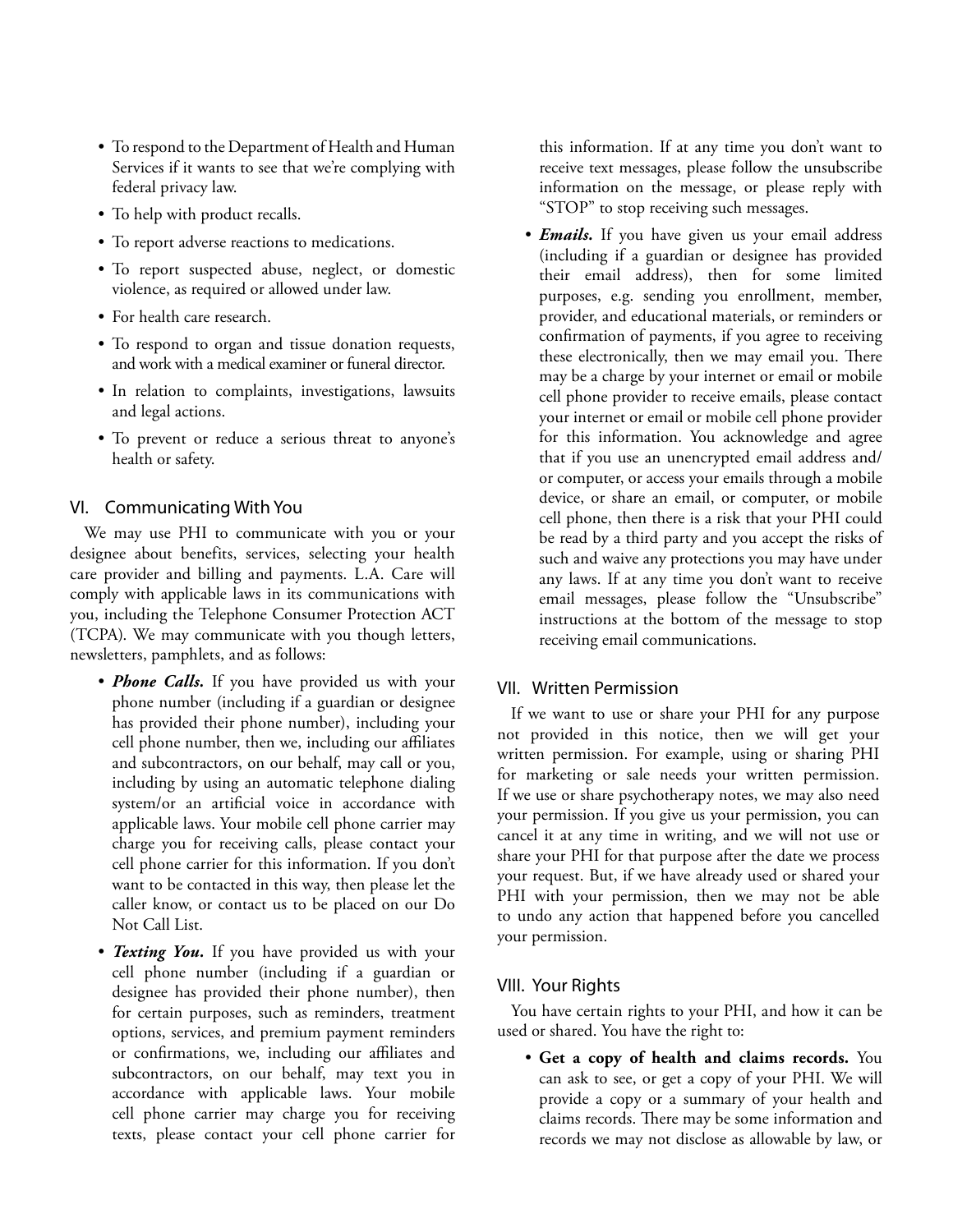we may not be able to provide certain information in some forms, formats, or media. We may charge a reasonable fee, for copying and mailing your PHI.

*L.A. Care does not keep a complete copy of your medical records, please contact your healthcare provider if you want to look at, or get a copy of, or change an error in your medical records.* 

- **Ask us to correct health and claims records.** If you believe there is a mistake in your PHI, you can ask us to correct it. There may be some information we may not be able to change, e.g. the doctor's diagnosis, and will tell you that in writing. If someone else gave us the information, e.g. your doctor, then we will let you know, so you can ask him/her to correct it.
- **Request that we communicate with you confidentially.** You can ask us to contact you in a specific way (for example, home or office phone) or to send mail to a different address. Not all requests may be agreed to, but we will grant a reasonable request, e.g. if you tell us that you would be danger if we do not.
- **Ask us to limit what we use or share.** You can ask us not to use or share certain health information for treatment, payment, or our operations. By law, we are not required to agree to your request, and we may say "no" if it would affect your care, payment of claims, key operations, or non-compliance with rules, regulations, or government agency, or law enforcement requests, or a court or administrative order.
- **Get a list of those with whom we've shared**  Your PHI. You can ask us for a list (accounting) of the times we've shared your health information, who we shared it with, and a brief description of the reason. We will provide you with the list for the period you request. By law, we will provide the list for a maximum of six (6) years prior to the date of your written request. We will include all the disclosures except for those about treatment, payment, and health care operations, and certain other disclosures, such as when we shared the information with you, or with your permission. We'll provide one accounting a year for free, but may charge a reasonable free for any additional requests.
- **Get a copy of this privacy notice.** You can get a paper copy of this notice by calling us.
- **Choose someone to act for you.** If you have given someone medical power of attorney or if someone is your legal guardian, that person can exercise your rights and make choices about your PHI. We may ask that you or your designee provide us with some information and documents, e.g. copy of the court order granting guardianship. You or your guardian will need to fill out a written authorization, please contact us at the number below to find out how to do this.

Please call us at the number on your ID card, or write to us to find out about how to request the above. You will need to submit your request in writing, and tell us certain information. We can send you the form(s).

#### IX. Complaints

If you think we have not protected your PHI, you have the right to file a complaint with us, by contacting us at:

L.A. Care Member Services 1055 West 7th Street, 10th Floor Los Angeles, CA 90017 Phone: **1.888.839.9909** TTY/TDD: **711**

#### *You may also contact:*

U.S. Department of Health and Human Services Office for Civil Rights Attention: Regional Manager 90 7th Street, Suite 4-100 San Francisco, CA 94103 Phone: **1.800.638.1019** Fax: **1.415.437.8329** TTY/TDD: **1.800.537.7697 [www.hhs.gov/ocr/privacy/hipaa/complaints/](http://www.hhs.gov/ocr/privacy/hipaa/complaints/)**

#### *Medi-Cal Members may also contact:*

California Department of Health Care Services Office of HIPAA Compliance Privacy Officer 1501 Capitol Avenue, MS0010 P.O. Box 997413 Sacramento, CA 95899-7413 **[www.dhcs.ca.gov](http://www.dhcs.ca.gov)**